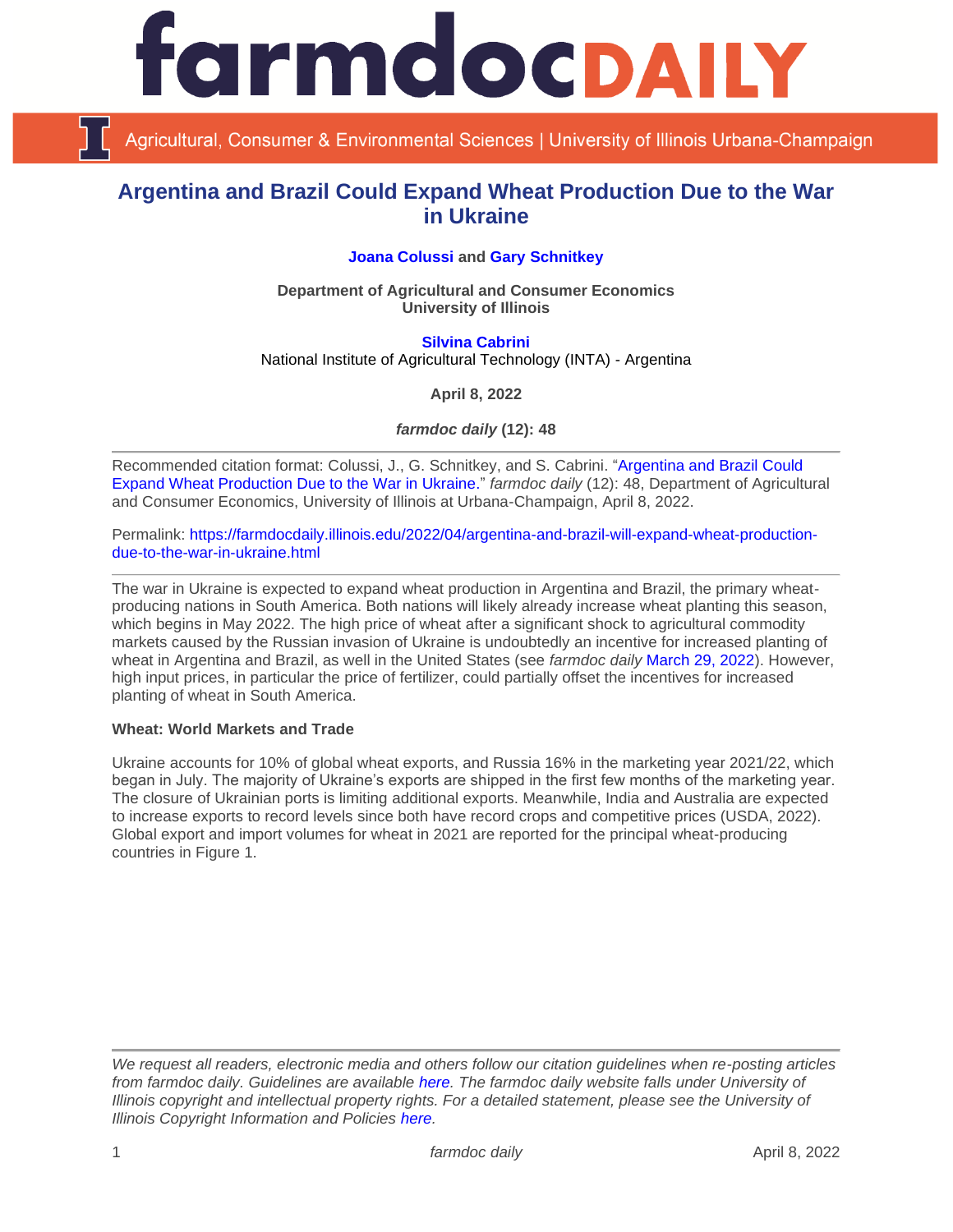

Argentina is the primary South American producer and exporter of wheat, accounting for about 7% of the global exports. Brazil, in contrast, is a prominent importer, mainly from Argentina (75%), followed by the United States (10%), and 15% from Paraguay, Russia, Uruguay, and Canada. The ongoing conflict in Ukraine has caused wheat supply and food security concerns for many major wheat importers that depend on Black Sea supplies. In this case, South American producers may increase supply to African countries. Argentina already has increased exports to Africa. Australia exports wheat to Southeast Asia, while Canada and the United States serve the European market.

# **Expectations for Planting in Argentina**

Argentine crop farmers are currently planning wheat planting. In recent years, wheat has been assigned a larger share in crop rotations in the Pampas, the most important agricultural region in the country. The average wheat planted area in the last three crop years is 10% higher than the average in the three previous ones. Figure 2 shows that Argentine wheat production has trended upward in the past decade. The two components of production, planted area and yield, have increased significantly.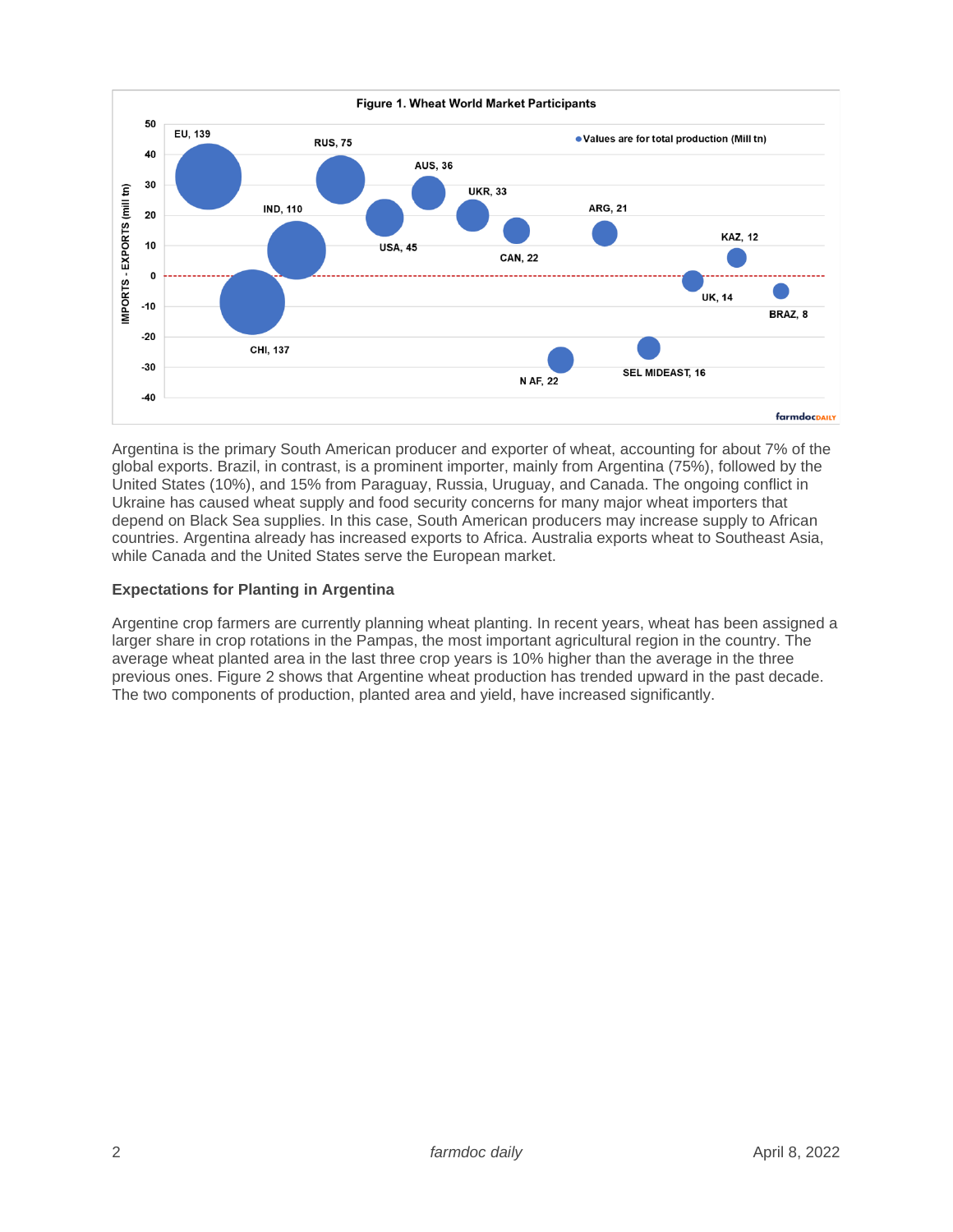

Some experts believe that wheat planting in Argentina this crop season could exceed the 6.75 million hectares planted in wheat in 2021. Argentina's plantings of 6.75 million ha, or 16.7 million acres, are 36% of plantings that occur in the U.S last year. It is possible also that 2022 planting could be greater than the largest planting in the last 10 years (6.95 million hectares, in 2019). Given the availability of resources, an increase in wheat area is a possibility in Argentina, however, it will depend on the relative weights of the different factors influencing farmers' planting decisions.

Argentina has three wheat-planting areas: North, Central, and South (Bolsa Comercio Rosario). The Central and Southern regions contribute more than 95% of the production. The planting season in these regions begins in the second half of May. As a result, the first accurate data for the Argentine wheat area will be available sometime in May or June.

Sixty to 65% of the wheat produced in Argentina is exported. Wheat exports make up 5% of the total value of Argentine exports. Wheat exports, together with other ag-exports, are key to the Argentine international trade balance. The wheat export market in Argentina is a private self-regulatory system, with the participation of exporters, flour mills, and grain elevators, with state surveillance.

There is a 12% export tax on wheat, as well as a mechanism regulating export quotas, and a trust fund. This recently created trust fund provides direct subsidies between private parties, with the goal being to ensure the prices for flour and noodles are offered within the framework of a price-control program (Precios Cuidados, in Spanish) in the domestic market. The volume of wheat reached by this fund trust is approximately 4% of wheat production. The Argentine government recently announced an expansion of the wheat export quota with "the goal of giving farmers predictability for the next wheat planting and reaching a new production record in the 2022 harvest."

High wheat prices are undoubtedly an incentive for planting wheat in Argentina, together with the recent announcement of the increase in export quotas, and the availability of water in most of the wheat planting region. However, high input prices, in particular fertilizer prices, and the high prices of substitute crops, such as barley, could partially offset incentives for increasing the area planted in wheat.

3 *farmdoc daily* April 8, 2022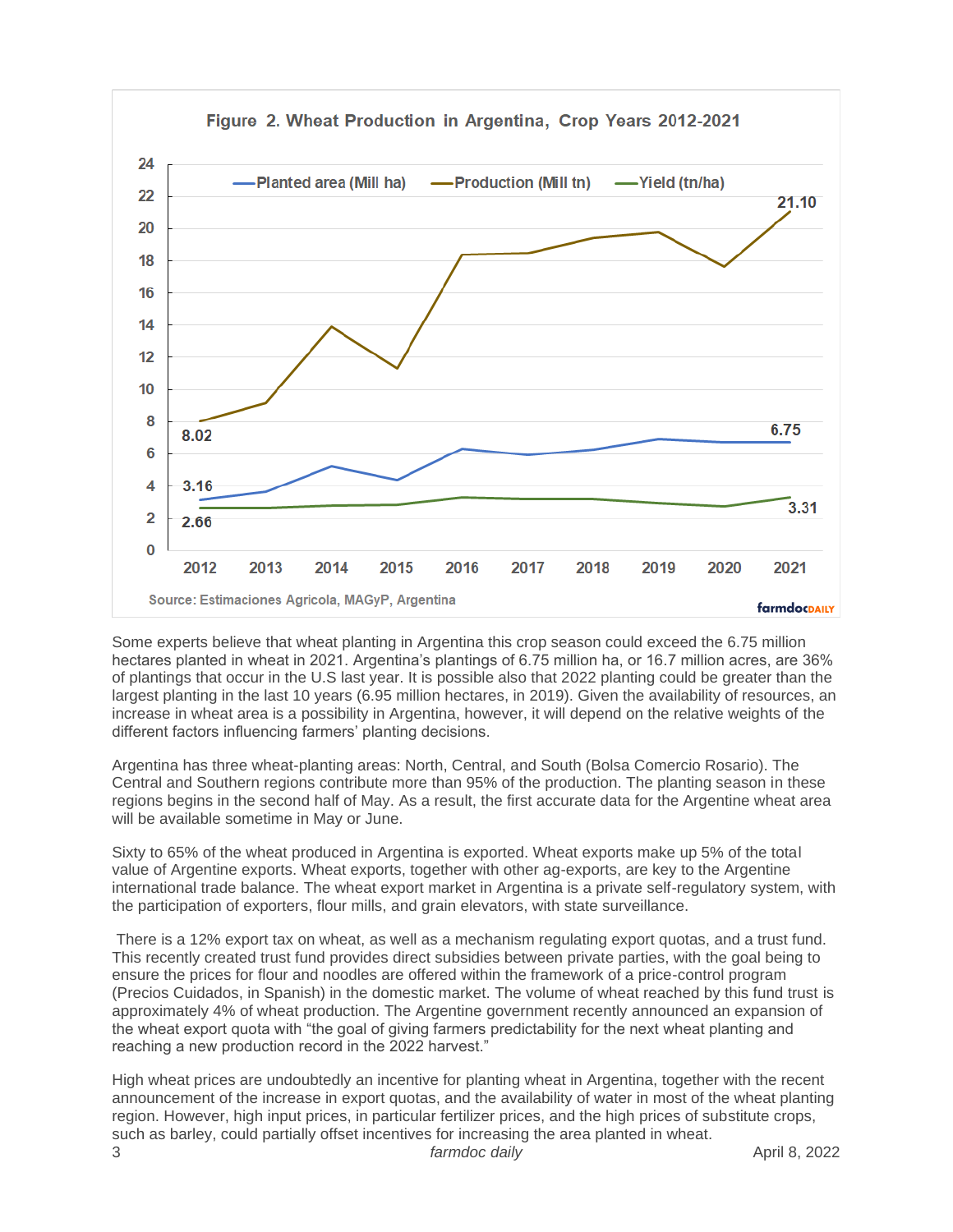# **Largest Area in Three Decades in Brazil**

Brazil produces 50% of the wheat consumed in its domestic market. In 2021, Brazil planted 2.74 million hectares and harvested 7.7 million tons of grain. In the same year, exports accounted for 2.1 million tons and imports reached 7 million tons, more than 70% coming from Argentina. Meanwhile, Brazilian wheat consumption surpassed 12.5 million tons, according to the National Supply Company (Conab).

The amount of land planted in wheat in Brazil has remained stable in recent years despite dependence on wheat imports. From 2013 to 2020, for instance, the acreage increased only 6% (see Figure 3). However, in 2021, because of the value of the dollar versus the Brazilian real, the wheat area increased to 7.8 million tons, above the decade's average. Limited by the domestic market and climate problems, farmers did not have much incentive to plant more wheat the last few years. Figure 3 also shows the Brazilian yields during the last decade, with slight variations as a result of unfavorable weather in several crop seasons.



Wheat producers are looking at market opportunities because of the expectation of a lower world supply and changes to the term structure of futures prices as a result of the Ukraine-Russia conflict. According to forecasts from Safras & Mercado, a consulting company in Brazil, the planted area should increase by about 30% this season, which will begin in May. The company says that Brazil is expected to grow 3.6 million hectares of wheat, the largest area in the last 36 years. If the weather is favorable and average yields reach three tons per hectare, Brazilian production will be close to 10 million tons, according to Safras & Mercado. The Cogo Intelligence in Agribusiness, another consulting company in Brazil, projects a wheat planted area 20% higher than in 2021.

The increased planting will occur mainly in the southern states of Parana and the Rio Grande do Sul, which account for 87% of national production. In addition, there is space to expand the acreage in the new agricultural frontiers in Brazil, such as the Midwest and the Northeast. The Brazilian Agricultural Research Corporation (Embrapa) has been developing wheat seeds adapted to the Brazilian tropical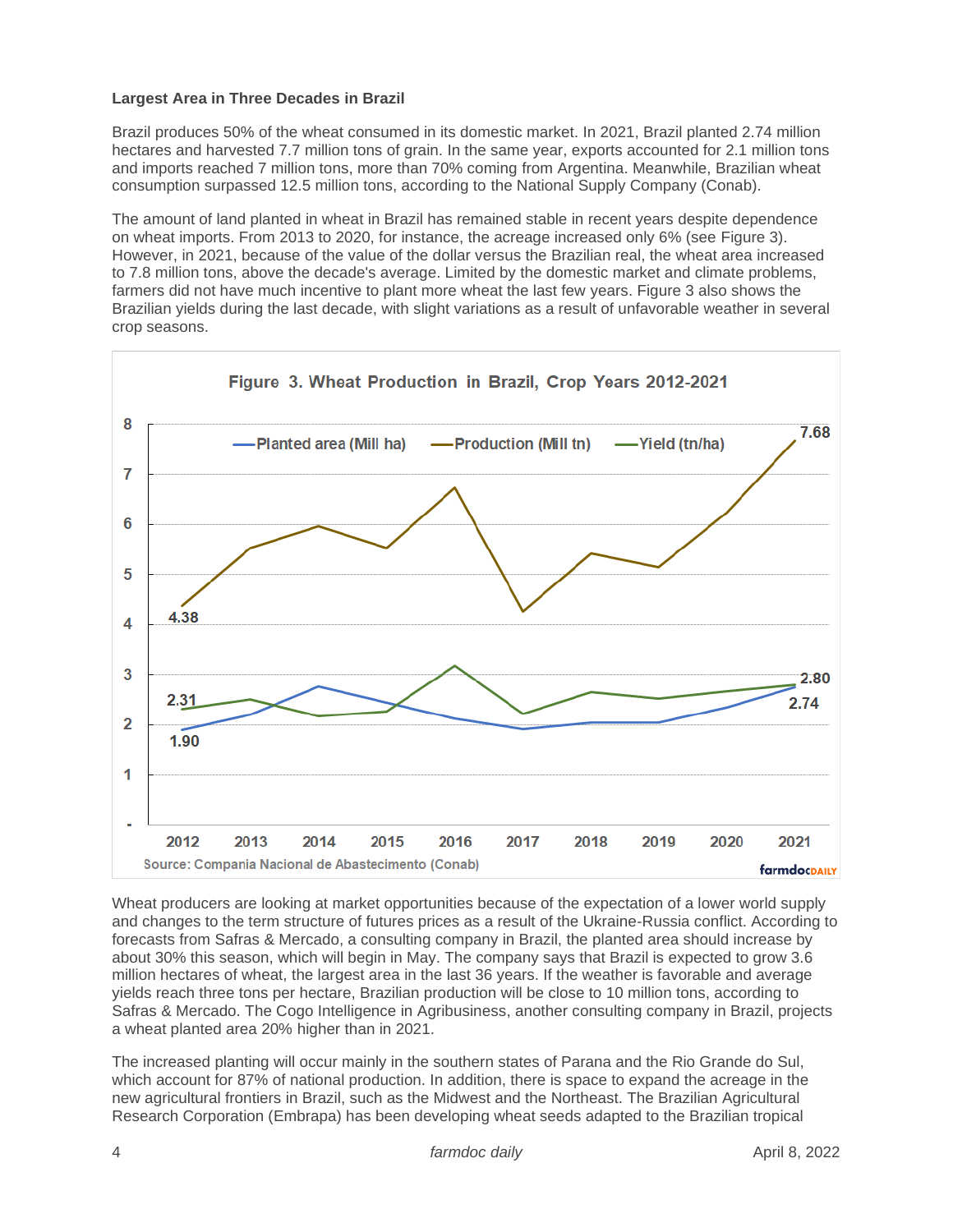climate. Some states already have good yields, while in others, Embrapa is still making adjustments to seek the best planting period and avoid rains at harvest.

There are some barriers to the growth of the wheat area in Brazil, such as the cost of production with fertilizers, as Brazil imports about 85% of its fertilizers (see *farmdoc daily* [March 17, 2022\)](https://farmdocdaily.illinois.edu/2022/03/war-in-ukraine-and-its-effect-on-fertilizer-exports-to-brazil-and-the-us.html). Wheat competes with corn in some areas of Brazil, and while the production costs of the two crops are similar, corn yields are higher than wheat. If the current water shortage continues, many producers may opt to grow corn later rather than wheat now. The expansion of the wheat area still depends on the supply of specific seeds. In addition, the weather in recent winter growing seasons has not been favorable to wheat growth.

## **Evolution of Wheat Prices**

The prospect of high prices for wheat has increased interest among Argentine and Brazilian wheat farmers. Figure 4 shows the evolution of wheat prices at Rosario Port in Argentina and Parana State in Brazil since the 2017 crop year. The values shown are average harvest prices for crop years 2017-2021. For 2022, the prices shown are average March prices. Current price levels are 54% and 61% above the five-year average from Brazil and Argentina respectively, and 16% and 32% higher than last year's harvest price in both countries. Argentina's 2022 futures price is \$283 per ton (Brazil uses Argentina's futures prices as the reference price).



Despite the high prices, South American farmers are concerned about farm-input shortages and high fertilizer prices. Fertilizer prices have more than doubled since the previous planting season in 2021 and continue to climb. So, farmers need excellent yields to achieve good economic results.

### **References**